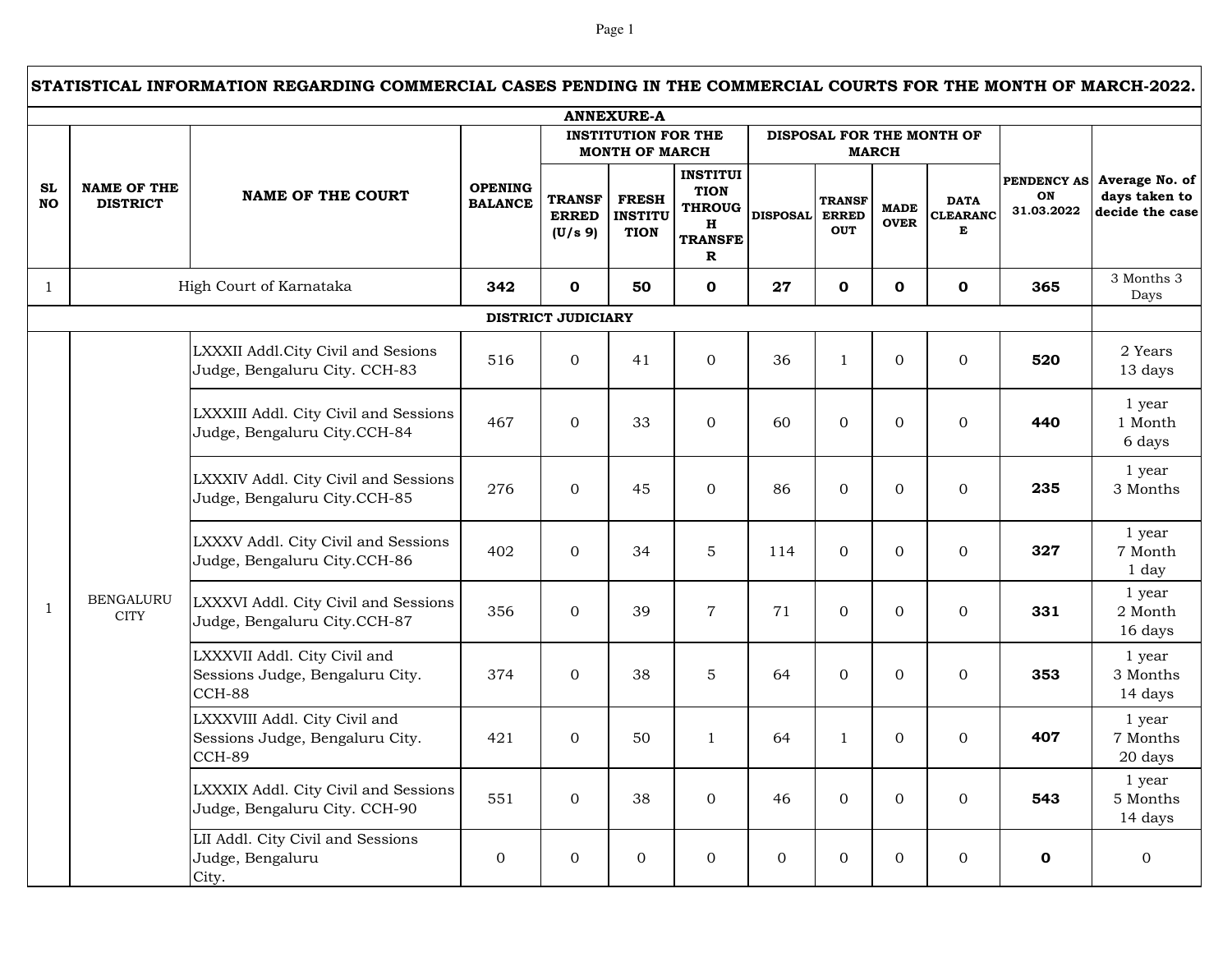|                        |                                       |                                                                    |                                  |                                          | <b>INSTITUTION FOR THE</b><br><b>MONTH OF MARCH</b> |                                                                                                  |                 | DISPOSAL FOR THE MONTH OF                   | <b>MARCH</b>               |                                     |                                                                                                                          |                                                    |
|------------------------|---------------------------------------|--------------------------------------------------------------------|----------------------------------|------------------------------------------|-----------------------------------------------------|--------------------------------------------------------------------------------------------------|-----------------|---------------------------------------------|----------------------------|-------------------------------------|--------------------------------------------------------------------------------------------------------------------------|----------------------------------------------------|
| <b>SL</b><br><b>NO</b> | <b>NAME OF THE</b><br><b>DISTRICT</b> | <b>NAME OF THE COURT</b>                                           | <b>OPENING</b><br><b>BALANCE</b> | <b>TRANSF</b><br><b>ERRED</b><br>(U/s 9) | <b>FRESH</b><br><b>INSTITU</b><br><b>TION</b>       | <b>INSTITUI</b><br><b>TION</b><br><b>THROUG</b><br>$\mathbf H$<br><b>TRANSFE</b><br>$\mathbf{R}$ | <b>DISPOSAL</b> | <b>TRANSF</b><br><b>ERRED</b><br><b>OUT</b> | <b>MADE</b><br><b>OVER</b> | <b>DATA</b><br><b>CLEARANC</b><br>Е | PENDENCY AS<br>ON<br>31.03.2022<br>58<br>61<br>$\mathbf 0$<br>315<br>$\mathbf{o}$<br>615<br>549<br>117<br>431<br>97<br>8 | Average No. of<br>days taken to<br>decide the case |
| $\overline{2}$         | <b>BAGALKOT</b>                       | Prl.District & Sessions Court<br>Bagalkot                          | 59                               | $\overline{0}$                           | $\Omega$                                            | $\Omega$                                                                                         | $\mathbf{1}$    | $\overline{0}$                              | $\overline{0}$             | $\mathbf 0$                         |                                                                                                                          | 7 Months<br>2 days                                 |
| 3                      | <b>BELAGAVI</b>                       | Prl.District & Sessions Court,<br>Belagavi                         | 60                               | $\mathbf{0}$                             | 8                                                   | $\mathbf{0}$                                                                                     | $\overline{7}$  | $\overline{0}$                              | $\Omega$                   | $\mathbf{0}$                        |                                                                                                                          | 11 Months<br>7 days                                |
|                        |                                       | Prl. District and Sessions Judge,<br>Ballari.                      | $\mathbf{0}$                     | $\mathbf{0}$                             | $\Omega$                                            | $\Omega$                                                                                         | $\Omega$        | $\Omega$                                    | $\Omega$                   | $\mathbf{0}$                        |                                                                                                                          | $\mathbf 0$                                        |
| $\overline{4}$         | <b>BALLARI</b>                        | IV Addl. District & Sessions Judge,<br>(Commercial Court), Ballari | 332                              | $\mathbf{0}$                             | 8                                                   | $\mathbf{0}$                                                                                     | 25              | $\Omega$                                    | $\overline{0}$             | $\mathbf{0}$                        |                                                                                                                          | 2 Years<br>1 day                                   |
| 5                      | <b>BENGALURU</b>                      | I Addl. District and Sessions Judge,<br>Bengaluru Rural.           | $\overline{0}$                   | $\overline{0}$                           | $\overline{0}$                                      | $\mathbf{0}$                                                                                     | $\overline{0}$  | $\overline{0}$                              | $\overline{0}$             | $\mathbf{0}$                        |                                                                                                                          | $\mathbf{0}$                                       |
|                        | <b>RURAL</b>                          | X Addl. District & Sessions Judge,<br>Bengaluru Rural              | 623                              | $\Omega$                                 | 66                                                  | 8                                                                                                | 82              | $\Omega$                                    | $\Omega$                   | $\mathbf 0$                         |                                                                                                                          | 9 Months<br>10 days                                |
| 6                      | <b>BIDAR</b>                          | Prl.District & Sessions Court, Bidar                               | 587                              | $\boldsymbol{0}$                         | $\mathbf{1}$                                        | $\mathbf{0}$                                                                                     | 39              | $\overline{0}$                              | $\Omega$                   | $\mathbf{0}$                        |                                                                                                                          | 2 Years<br>5 Months<br>23 days                     |
| $\overline{7}$         | ${\sf AR}$                            | CHAMARAJANAG Prl.District & Sessions Court,<br>Chamarajanagara     | 120                              | $\mathbf{0}$                             | 2                                                   | $\mathbf{0}$                                                                                     | 5               | $\Omega$                                    | $\Omega$                   | $\mathbf{0}$                        |                                                                                                                          | 1 Year<br>1 Month<br>12 days                       |
| 8                      | ${\sf RA}$                            | CHIKKABALLAPU Prl. District and Sessions Judge,<br>Chikkaballapura | 434                              | $\Omega$                                 | 5                                                   | $\mathbf{0}$                                                                                     | 8               | $\Omega$                                    | $\Omega$                   | $\mathbf{0}$                        |                                                                                                                          | 2 Years<br>4 Months<br>11 days                     |
| $\mathbf{Q}$           | CHIKKAMAGALU<br><b>RU</b>             | Prl. District and Sessions Judge,<br>Chikkamagaluru                | 87                               | $\mathbf{0}$                             | 15                                                  | $\mathbf{0}$                                                                                     | 5               | 0                                           | $\mathbf 0$                | $\boldsymbol{0}$                    |                                                                                                                          | 1 year<br>1 month<br>12 days                       |
| 10                     | <b>CHITRADURGA</b>                    | Prl.District & Sessions Court,<br>Chitradurga                      | $\mathbf 7$                      | 1                                        | 3                                                   | $\overline{0}$                                                                                   | 3               | $\overline{0}$                              | $\Omega$                   | $\mathbf{0}$                        |                                                                                                                          | 3 Months<br>26 days                                |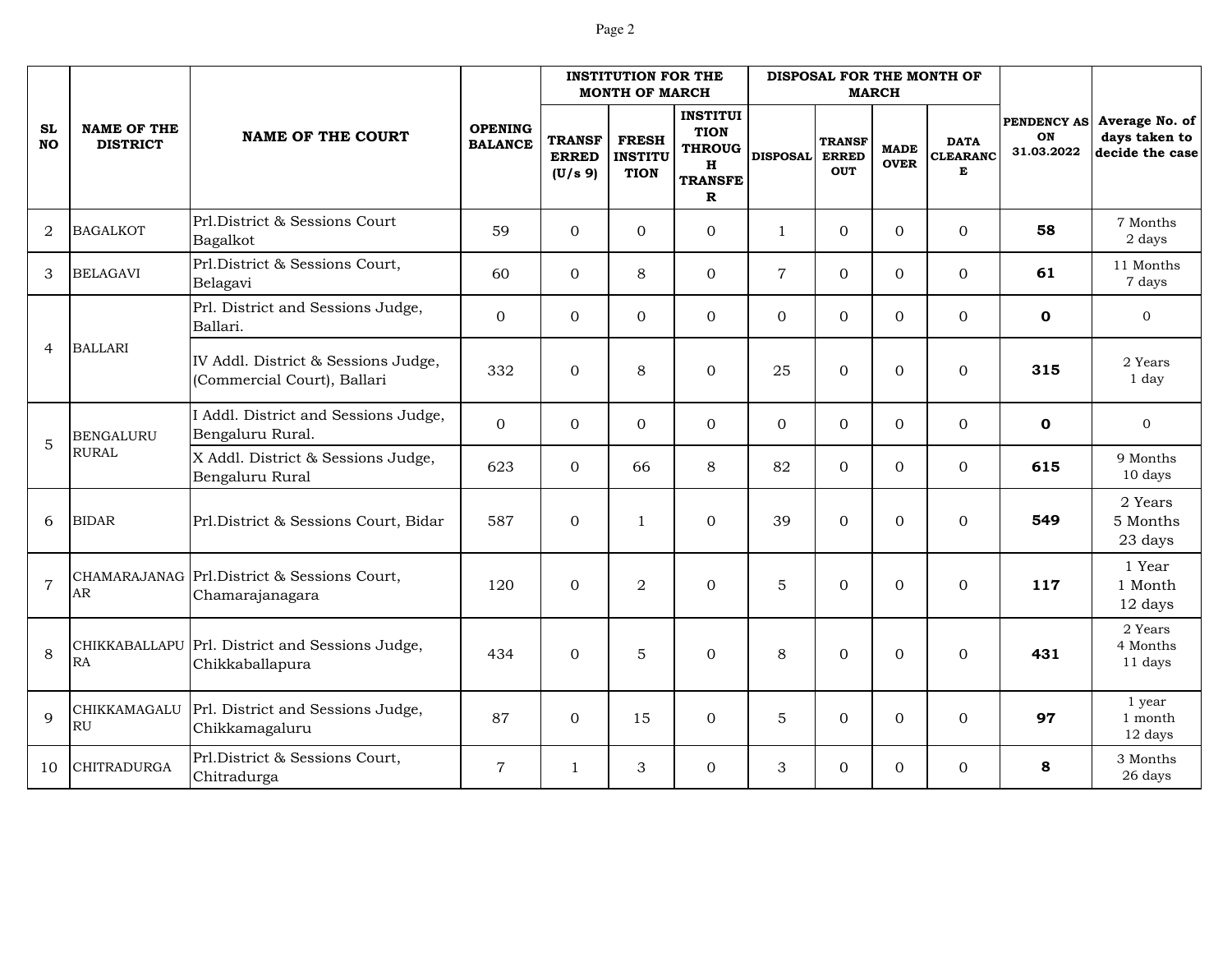|                        |                                       |                                                                    |                                  |                                          | <b>INSTITUTION FOR THE</b><br><b>MONTH OF MARCH</b> |                                                                                                 |                 | DISPOSAL FOR THE MONTH OF                   | <b>MARCH</b>               |                                     |                                                                                                            |                                                    |
|------------------------|---------------------------------------|--------------------------------------------------------------------|----------------------------------|------------------------------------------|-----------------------------------------------------|-------------------------------------------------------------------------------------------------|-----------------|---------------------------------------------|----------------------------|-------------------------------------|------------------------------------------------------------------------------------------------------------|----------------------------------------------------|
| <b>SL</b><br><b>NO</b> | <b>NAME OF THE</b><br><b>DISTRICT</b> | <b>NAME OF THE COURT</b>                                           | <b>OPENING</b><br><b>BALANCE</b> | <b>TRANSF</b><br><b>ERRED</b><br>(U/s 9) | <b>FRESH</b><br><b>INSTITU</b><br><b>TION</b>       | <b>INSTITUI</b><br><b>TION</b><br><b>THROUG</b><br>$\mathbf H$<br><b>TRANSFE</b><br>$\mathbf R$ | <b>DISPOSAL</b> | <b>TRANSF</b><br><b>ERRED</b><br><b>OUT</b> | <b>MADE</b><br><b>OVER</b> | <b>DATA</b><br><b>CLEARANC</b><br>Е | PENDENCY AS<br>ON<br>31.03.2022<br>592<br>888<br>544<br>252<br>179<br>241<br>980<br>108<br>37<br>136<br>35 | Average No. of<br>days taken to<br>decide the case |
| 11                     | <b>DAKSHINA</b>                       | I.Addl.District & Sessions Judge,<br>Dakshina Kannada, Mangaluru   | 566                              | $\Omega$                                 | 70                                                  | $\mathbf 0$                                                                                     | 44              | $\mathbf{0}$                                | $\overline{0}$             | $\Omega$                            |                                                                                                            | 9 Months                                           |
|                        | <b>KANNADA</b>                        | IV.Addl.District & Sessions Judge,<br>Dakshina Kannada, Mangaluru  | 868                              | $\Omega$                                 | 72                                                  | $\Omega$                                                                                        | 52              | $\Omega$                                    | $\Omega$                   | $\Omega$                            |                                                                                                            | 1 Year<br>2 Months<br>1 day                        |
| 12                     | <b>DAVANAGERE</b>                     | Prl.District & Sessions Judge,<br>Davangere                        | 449                              | $\overline{0}$                           | 114                                                 | $\mathbf{0}$                                                                                    | 19              | $\overline{0}$                              | $\overline{0}$             | $\Omega$                            |                                                                                                            | 11Months<br>14 days                                |
| 13                     | <b>DHARWAD</b>                        | Prl. District & Sessions<br>Court, Commercial Court                | 265                              | $\Omega$                                 | 34                                                  | $\overline{0}$                                                                                  | 47              | $\overline{0}$                              | $\mathbf{0}$               | $\Omega$                            |                                                                                                            | 1 Year<br>1 Month<br>25 days                       |
|                        |                                       | V Addl. District & Sessions Judge<br>Dharwad (Sitting at Hubballi) | 183                              | $\Omega$                                 | 20                                                  | $\overline{0}$                                                                                  | 24              | $\overline{0}$                              | $\overline{0}$             | $\Omega$                            |                                                                                                            | 6 Months<br>13 days                                |
| 14                     | <b>GADAG</b>                          | Addl. District & Sessions Court,<br>Gadag                          | 263                              | $\overline{0}$                           | 12                                                  | $\mathbf 0$                                                                                     | 34              | $\overline{0}$                              | $\mathbf{0}$               | $\mathbf{0}$                        |                                                                                                            | 9 months<br>10days                                 |
| 15                     | <b>HASSAN</b>                         | Prl.District & Sessions Judge,<br>Hassan                           | 982                              | $\Omega$                                 | 6                                                   | $\Omega$                                                                                        | 8               | 0                                           | $\Omega$                   | $\Omega$                            |                                                                                                            | 1 Year<br>6 Months<br>16 days                      |
| 16                     | <b>HAVERI</b>                         | Prl.District and Sessions Court<br>Haveri                          | 126                              | $\overline{0}$                           | 3                                                   | $\mathbf{0}$                                                                                    | 13              | 8                                           | $\Omega$                   | $\overline{0}$                      |                                                                                                            | 1 Year<br>1 month<br>22 days                       |
| 17                     | <b>KALABURAGI</b>                     | Prl District Judge, Commercial Court<br>Kalaburagi                 | 37                               | $\overline{0}$                           | $\Omega$                                            | $\mathbf{0}$                                                                                    | $\overline{0}$  | $\overline{0}$                              | $\Omega$                   | $\mathbf{0}$                        |                                                                                                            | $\mathbf 0$                                        |
| 18                     | KODAGU                                | I Addl. District & Sessions Judge                                  | 142                              | $\overline{0}$                           | $\overline{0}$                                      | $\mathbf{0}$                                                                                    | 6               | $\overline{O}$                              | $\mathbf{0}$               | $\mathbf{0}$                        |                                                                                                            | 11 Months<br>26 days                               |
| 19                     | <b>KOLAR</b>                          | Prl.District & Sessions<br>Judge, Kolar                            | 43                               | $\Omega$                                 | $\overline{4}$                                      | $\Omega$                                                                                        | 12              | $\Omega$                                    | $\Omega$                   | $\Omega$                            |                                                                                                            | 8 Months<br>19 days                                |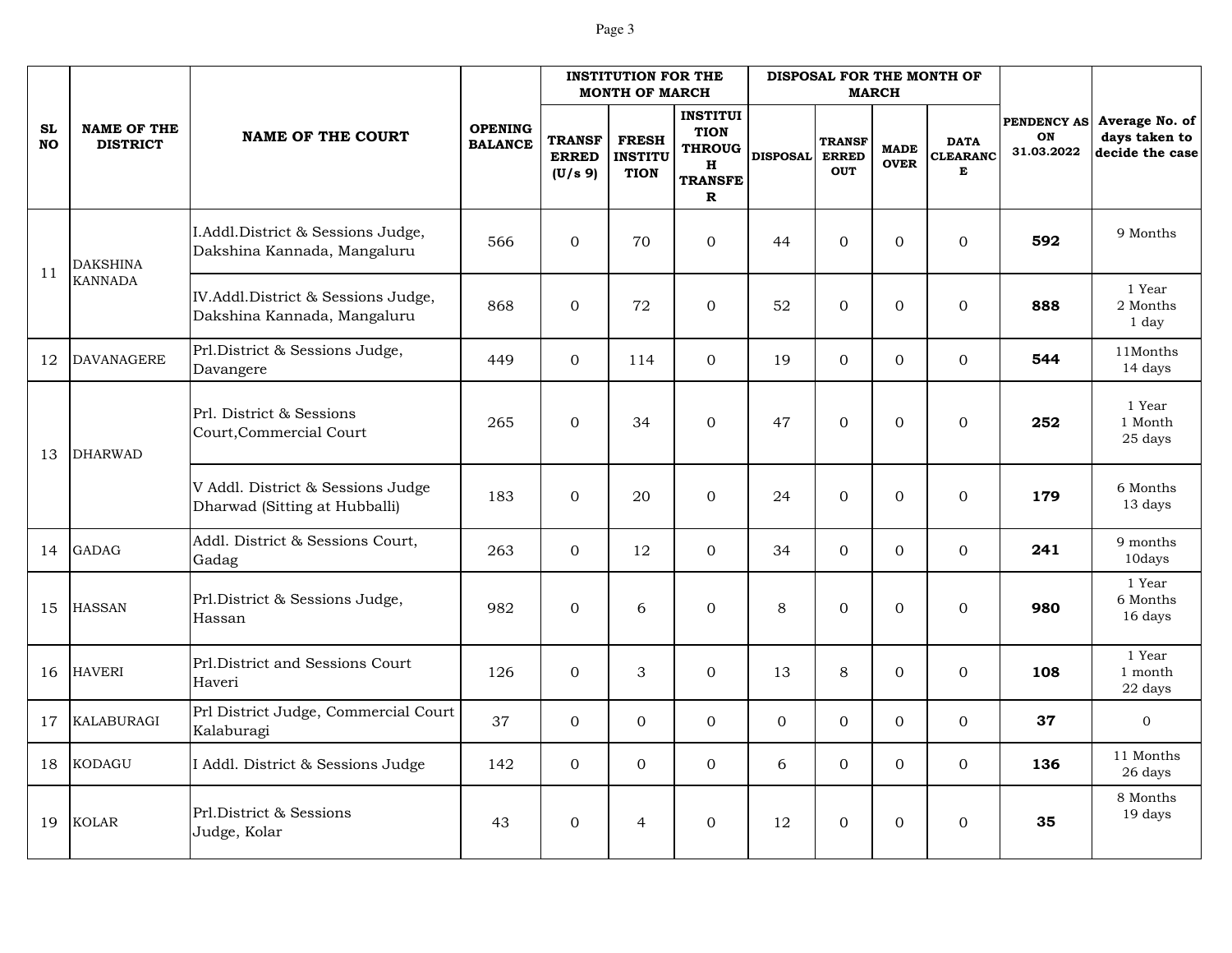|                        |                                       |                                                                    |                                  |                                          | <b>INSTITUTION FOR THE</b><br><b>MONTH OF MARCH</b> |                                                                                        |                 | DISPOSAL FOR THE MONTH OF                   | <b>MARCH</b>               |                                     |                                 |                                                    |
|------------------------|---------------------------------------|--------------------------------------------------------------------|----------------------------------|------------------------------------------|-----------------------------------------------------|----------------------------------------------------------------------------------------|-----------------|---------------------------------------------|----------------------------|-------------------------------------|---------------------------------|----------------------------------------------------|
| <b>SL</b><br><b>NO</b> | <b>NAME OF THE</b><br><b>DISTRICT</b> | <b>NAME OF THE COURT</b>                                           | <b>OPENING</b><br><b>BALANCE</b> | <b>TRANSF</b><br><b>ERRED</b><br>(U/s 9) | <b>FRESH</b><br><b>INSTITU</b><br><b>TION</b>       | <b>INSTITUI</b><br><b>TION</b><br><b>THROUG</b><br>H<br><b>TRANSFE</b><br>$\mathbf{R}$ | <b>DISPOSAL</b> | <b>TRANSF</b><br><b>ERRED</b><br><b>OUT</b> | <b>MADE</b><br><b>OVER</b> | <b>DATA</b><br><b>CLEARANC</b><br>E | PENDENCY AS<br>ON<br>31.03.2022 | Average No. of<br>days taken to<br>decide the case |
| 20                     | <b>KOPPAL</b>                         | Prl. Dist. & Sessions Court, Koppal                                | 23                               | $\Omega$                                 | $\overline{2}$                                      | $\Omega$                                                                               | $\Omega$        | $\Omega$                                    | $\Omega$                   | $\Omega$                            | 25                              | $\mathbf{0}$                                       |
| 21                     | <b>MANDYA</b>                         | Prl. District & Sessions Judge,<br>Mandya                          | 89                               | $\Omega$                                 | 9                                                   | $\mathbf{0}$                                                                           | 13              | $\overline{0}$                              | $\Omega$                   | $\mathbf{0}$                        | 85                              | 1 Year<br>1 Month<br>14 days                       |
|                        |                                       | Prl.District & Sessions Court,<br>Mysuru                           | 179                              | $\Omega$                                 | 52                                                  | $\Omega$                                                                               | 12              | $\overline{0}$                              | $\Omega$                   | $\Omega$                            | 219                             | 1 Year<br>25 days                                  |
| 22                     | <b>MYSURU</b>                         | II Addl. District & Sessions Court,<br>Mysuru                      | 438                              | $\mathbf{1}$                             | 56                                                  | $\Omega$                                                                               | 23              | $\overline{0}$                              | $\Omega$                   | $\Omega$                            | 472                             | 11 Months<br>28 days                               |
| 23                     | <b>RAICHUR</b>                        | Prl.District & Sessions Court,<br>Raichur                          | 24                               | $\Omega$                                 | 3                                                   | $\Omega$                                                                               | $\Omega$        | $\Omega$                                    | $\Omega$                   | $\Omega$                            | 27                              | $\overline{0}$                                     |
| 24                     | <b>RAMANAGARA</b>                     | Prl.District & Sessions Court,<br>Ramanagara                       | $\overline{4}$                   | $\mathbf{0}$                             | $\mathbf{0}$                                        | $\Omega$                                                                               | $\mathbf{0}$    | $\overline{0}$                              | $\Omega$                   | $\mathbf{0}$                        | 4                               | $\overline{0}$                                     |
|                        |                                       | Prl.District & Sessions Court,<br>Shivamogga.                      | 45                               | $\mathbf{0}$                             | 8                                                   | $\mathbf{0}$                                                                           | 8               | $\overline{0}$                              | 3                          | $\mathbf{0}$                        | 42                              | 9 Months<br>21 days                                |
|                        | <b>SHIVAMOGGA</b>                     | II Addl.District & Sessions Court,<br>Shivamogga.                  | 39                               | $\Omega$                                 | $\overline{2}$                                      | $\Omega$                                                                               | 3               | $\Omega$                                    | $\Omega$                   | $\Omega$                            | 38                              | 8 Months<br>8 days                                 |
| 25                     |                                       | III Addl.District & Sessions Court,<br>Shivamogga.                 | 45                               | $\mathbf{0}$                             | $\mathbf{1}$                                        | $\Omega$                                                                               | $\Omega$        | $\Omega$                                    | $\Omega$                   | $\Omega$                            | 46                              | $\mathbf{0}$                                       |
|                        |                                       | V Addl.District & Sessions Court,<br>Shivamogga (sitting at Sagar) | 27                               | $\mathbf{0}$                             | $\Omega$                                            | $\Omega$                                                                               | 3               | $\overline{0}$                              | $\Omega$                   | $\Omega$                            | 24                              | 1 Year<br>1 Month<br>4 days                        |
|                        |                                       | I Addl.District & Sessions Court,<br>Tumakuru                      | 22                               | $\mathbf{0}$                             | $\mathbf{1}$                                        | $\mathbf{0}$                                                                           | $\overline{0}$  | $\overline{0}$                              | $\overline{0}$             | $\mathbf{0}$                        | 23                              | 1 Year                                             |
| 26                     | TUMAKURU                              | II Addl.District & Sessions Court,<br>Tumakuru                     | 23                               | $\mathbf{0}$                             | 3                                                   | $\mathbf{0}$                                                                           | $\overline{a}$  | $\overline{0}$                              | $\Omega$                   | $\mathbf{0}$                        | 24                              | 6 Months                                           |
|                        |                                       | VI Addl.District & Sessions Court,<br>Tumakuru                     | 28                               | $\Omega$                                 | $\mathbf{1}$                                        | $\Omega$                                                                               | 3               | $\Omega$                                    | $\Omega$                   | $\Omega$                            | 26                              | 6 Months                                           |
| 27                     | <b>UDUPI</b>                          | Prl.District & Sessions Court                                      | 135                              | $\overline{0}$                           | 56                                                  | $\overline{0}$                                                                         | 36              | $\overline{0}$                              | $\Omega$                   | $\mathbf{0}$                        | 155                             | 6 Months<br>11 days                                |